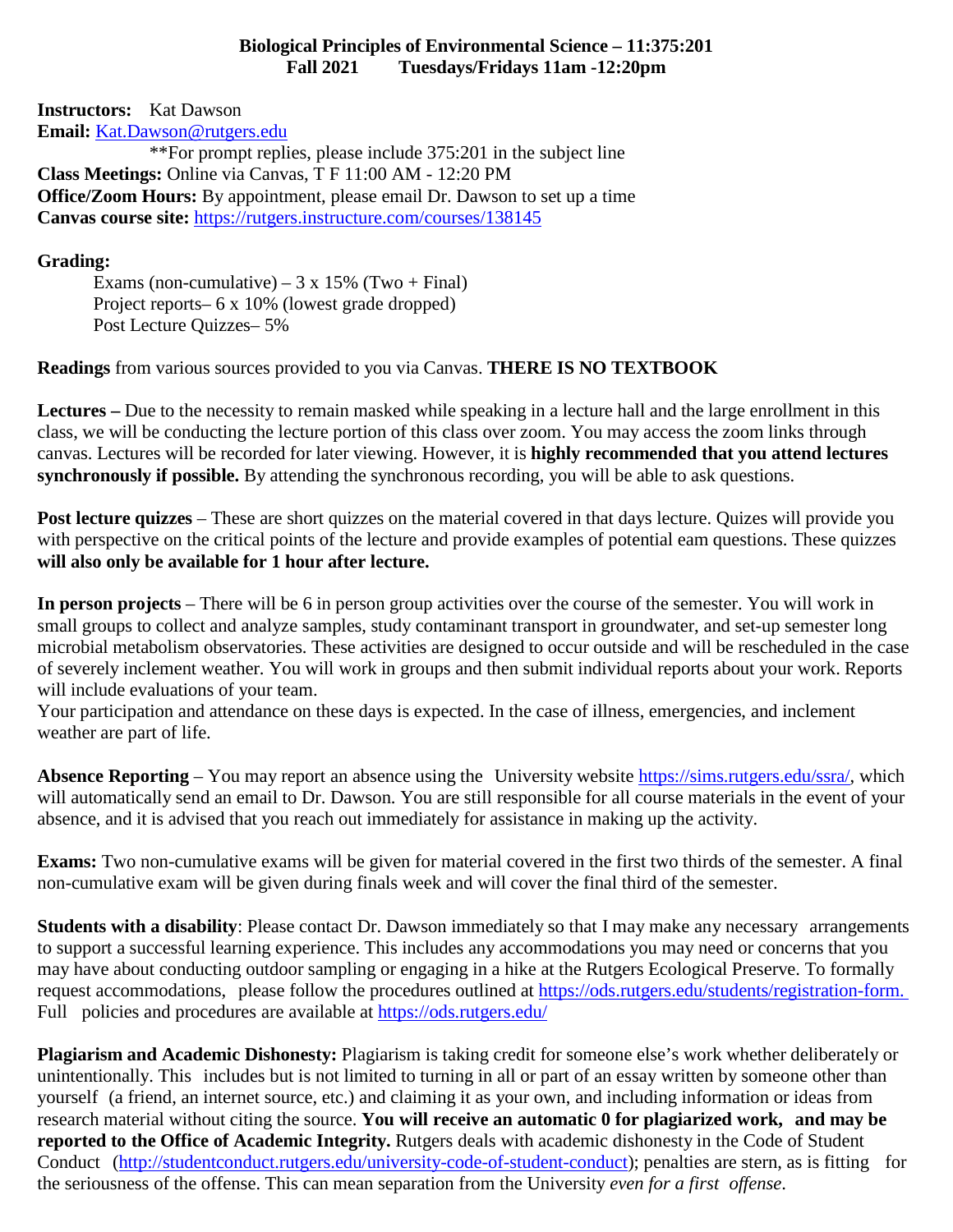## **UNIVERSITY STATEMENT on ACADEMIC INTEGRITY**

The university's policy on Academic Integrity is available at:

<http://academicintegrity.rutgers.edu/academic-integrity-policy>

The principles of academic integrity require that a student:

- Properly acknowledge and cite all use of the ideas, results, or words of others.
- Properly acknowledge all contributors to a given piece of work.
- Make sure that all work submitted as his or her own in a course or other academic activity is produced without the aid of impermissible materials or impermissible collaboration.
- Obtain all data or results by ethical means and report them accurately without suppressing any results inconsistent with his or her interpretation or conclusions.
- Treat all other students in an ethical manner, respecting their integrity and right to pursue their educational goals without interference. This requires that a student neither facilitate academic dishonesty by others nor obstruct their academic progress.
- Uphold the canons of the ethical or professional code of the profession for which he or she is preparing
- The reputation of the University for integrity in its teaching, research, and scholarship is maintained and enhanced.

Adherence to these principles is necessary in order to ensure that

- Everyone is given proper credit for his or her ideas, words, results, and other scholarly accomplishments.
- All student work is fairly evaluated and no student has an inappropriate advantage over others.
- The academic and ethical development of all students is fostered.

Failure to uphold these principles of academic integrity threatens both the reputation of the University and the value of the degrees awarded to its students. Every member of the University community therefore bears a responsibility for ensuring that the highest standards of academic integrity are upheld.

**Student Wellness Services: (**The RU Student Assembly urges inclusion in every syllabus.)

Counseling, ADAP & Psychiatric Services (CAPS) (848) 932-7884 / 17 Senior Street, New Brunswick, NJ 08901/ [www.rhscaps.rutgers.edu/ C](http://www.rhscaps.rutgers.edu/)APS is a University mental health support service that includes counseling, alcohol and other drug assistance, and psychiatric services staffed by a team of professional within Rutgers Health services to support students' efforts to succeed at Rutgers University. CAPS offers a variety of services that include: individual therapy, group therapy and workshops, crisis intervention, referral to specialists in the community and consultation and collaboration with campus partners.

Violence Prevention & Victim Assistance (VPVA) (848) 932-1181 / 3 Bartlett Street, New Brunswick, NJ 08901 / [www.vpva.rutgers.edu/ T](http://www.vpva.rutgers.edu/)he Office for Violence Prevention and Victim Assistance provides confidential crisis intervention, counseling and advocacy for victims of sexual and relationship violence and stalking to students, staff and faculty. To reach staff during office hours when the university is open or to reach an advocate after hours, call 848-932-1181.

Disability Services (848) 445-6800 / Lucy Stone Hall, Suite A145, Livingston Campus, 54 Joyce Kilmer Avenue, Piscataway, NJ 08854 /<https://ods.rutgers.edu/> Rutgers University welcomes students with disabilities into all of the University's educational programs. In order to receive consideration for reasonable accommodations, a student with a disability must contact the appropriate disability services office at the campus where you are officially enrolled, participate in an intake interview, and provide documentation: [https://ods.rutgers.edu/students/documentation-guidelines.](https://ods.rutgers.edu/students/documentation-guidelines) If the documentation supports your request for reasonable accommodations, your campus's disability services office will provide you with a Letter of Accommodations. Please share this letter with your instructors and discuss the accommodations with them as early in your courses as possible. To begin this process, please complete the Registration form on the ODS web site at: [https://ods.rutgers.edu/students/registration-form.](https://ods.rutgers.edu/students/registration-form)